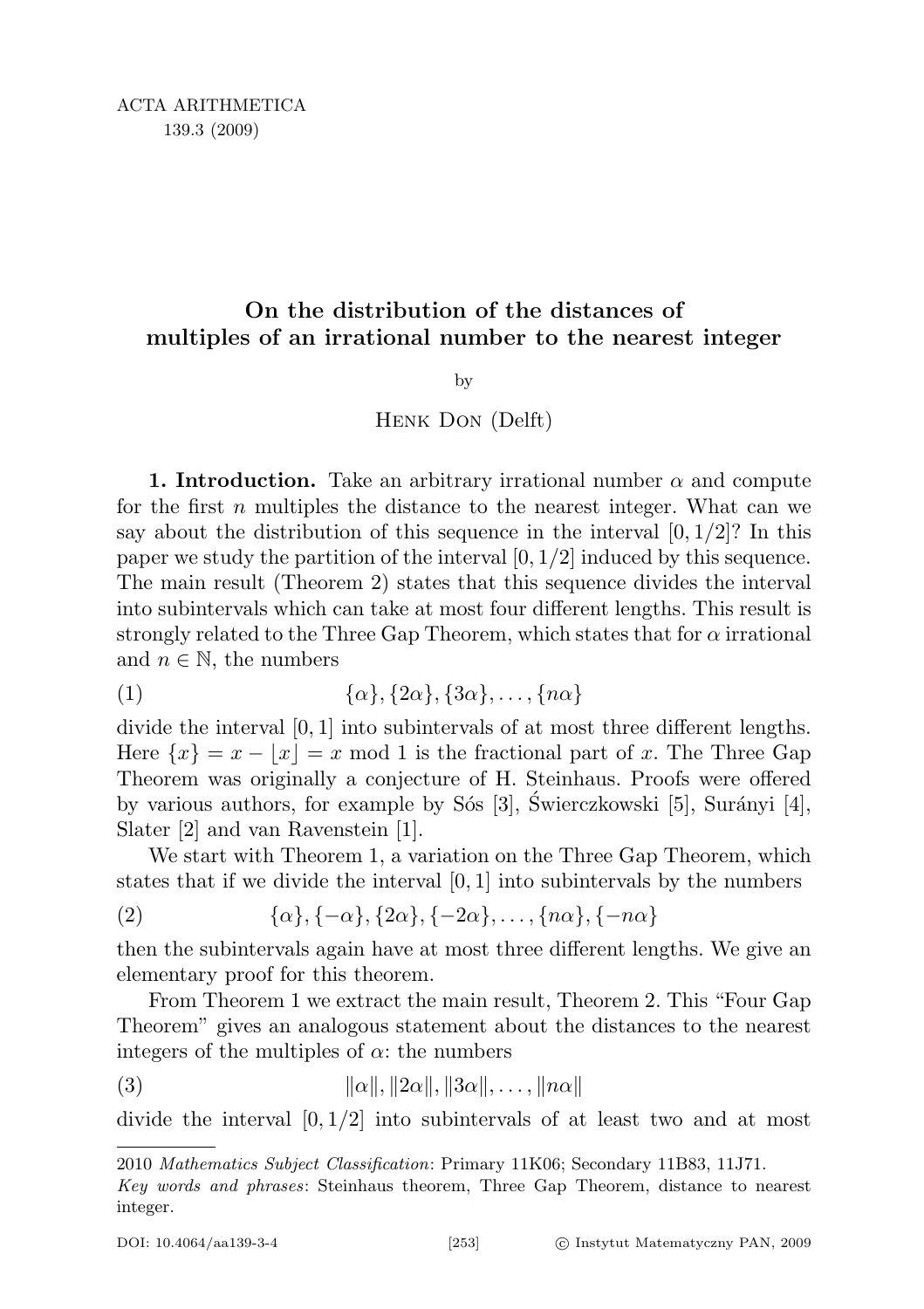four different lengths, where  $||x||$  denotes the distance from x to the nearest integer. Here the number four is the best possible. We also derive some properties of the lengths of the subintervals into which  $[0, 1/2]$  is divided.

2. A variation on the Three Gap Theorem. If we consider not only the fractional parts of the positive multiples of an irrational number  $\alpha$ , but also of the negative multiples, we have the following result:

THEOREM 1. Let  $\alpha$  be an irrational number between 0 and 1, and let  $n \in \mathbb{N}, n \geq 1$ . For the first n numbers in the sequence

(4) 
$$
S_{\alpha}: {\alpha}, {-\alpha}, {2\alpha}, {-2\alpha}, {3\alpha}, {-3\alpha}, ...
$$

the following assertions hold:

- 1. They divide the interval  $[0,1]$  into subintervals of either two or three different lengths,  $l_1 > l_2$  ( $> l_3$ ). If we have three different lengths,  $l_1 > l_2 > l_3$ , then  $l_1 = l_2 + l_3$ .
- 2. By adding the  $(n+1)$ th element of the sequence  $S_{\alpha}$  to the partition of  $[0, 1]$ , one of the subintervals of length  $l_1$  is divided into a subinterval of length  $l_2$  and a subinterval of length  $l_1 - l_2$ .

Before proving the assertions we make some preparations by collecting observations that will be helpful in proving the assertions. Note that it makes no difference in Theorem 1 if we consider the open interval (0, 1).

First note that for  $x \in \mathbb{R} \setminus \mathbb{Z}$  we have  $\{-x\} = 1 - \{x\}$ , so the partition induced by the first  $2n$  terms of the sequence  $S_{\alpha}$  is symmetric with respect to 1/2. This also means that without loss of generality we may assume that  $\alpha$  < 1/2. Sometimes  $\alpha$  will be called the *step size*.

It will prove useful to introduce some notation and definitions. For  $n \geq 1$ ,  $S_{\alpha}(n)$  denotes the *n*th term of  $S_{\alpha}$ . For each  $k \in \mathbb{N}$ ,  $k \geq 1$ , let  $n_k(\alpha)$  be the unique integer for which

(5) 
$$
n_k(\alpha)\alpha < k < (n_k(\alpha) + 1)\alpha.
$$

Since  $\alpha$  is irrational, k can never be a multiple of  $\alpha$ . Define  $\beta$  by

(6) 
$$
\beta := (n_1(\alpha) + 1)\alpha - 1.
$$

Note that  $\beta = \{(n_1(\alpha) + 1)\alpha\}$ . Figure 1 illustrates these definitions in case  $n_1(\alpha) = 3$ .



Fig. 1. The first steps in the partition process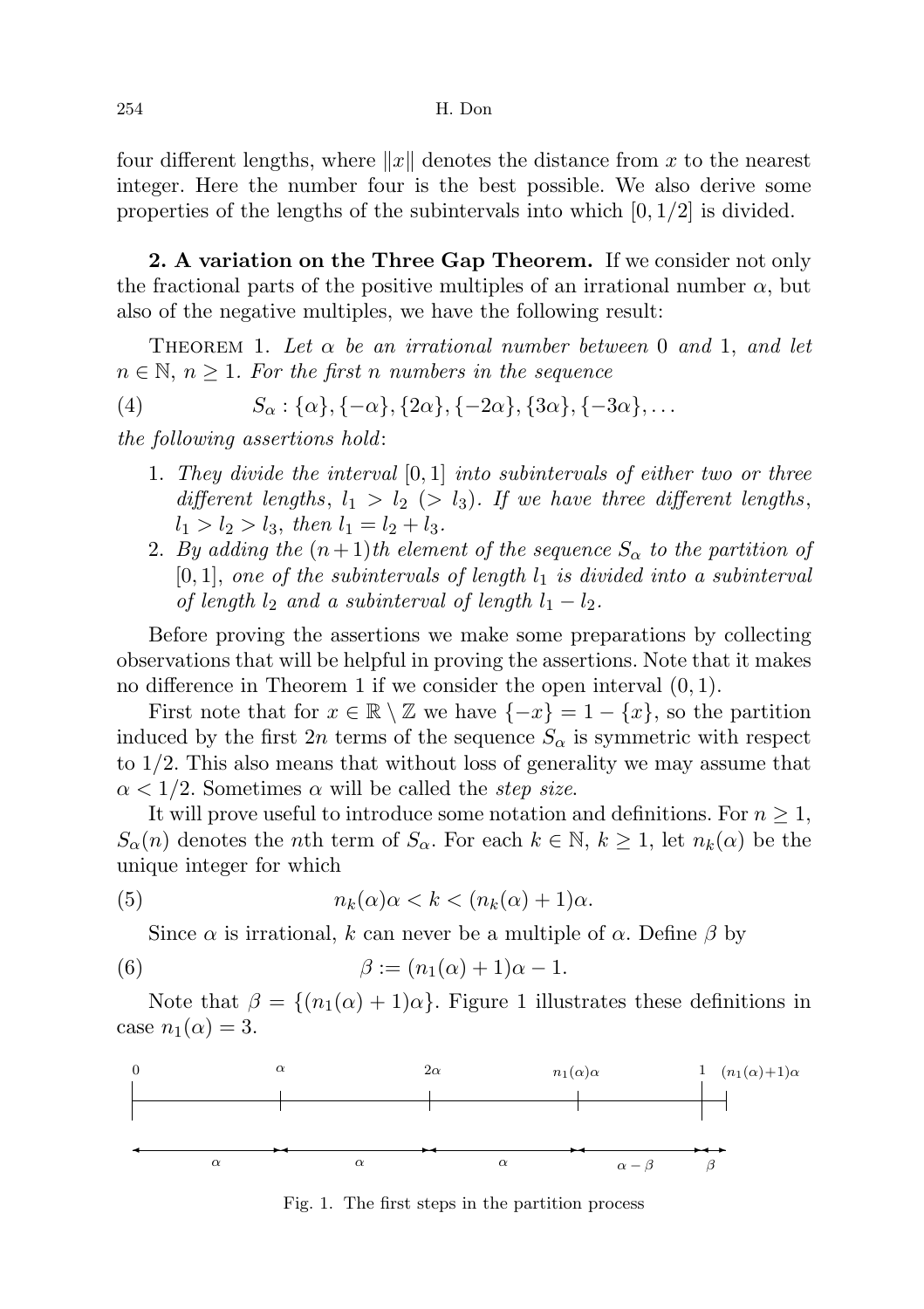DEFINITION 1. For  $k \in \mathbb{N}, k \geq 1$ , the kth cycle of the sequence  $S_\alpha$  consists of all those fractional parts  $\{m\alpha\}, m \in \mathbb{Z}$ , for which  $k - 1 < |m\alpha| < k$ , or equivalently  $n_{k-1}(\alpha) < |m| \leq n_k(\alpha)$ .

Observe that a cycle consists of at least four partition points, because we assumed that  $\alpha < 1/2$ . We are going to use this observation later. The next definition concerns intervals which are partitioned in the same way.

DEFINITION 2. For  $0 \le a, b < 1, y \le \min\{1 - a, 1 - b\}$  and  $n \in \mathbb{N}$  we write  $(a, a + y)(n) \simeq (b, b + y)(n)$  if for all  $x \in (0, y)$  the condition

 $\exists k_1 \in \mathbb{Z}, |k_1| \leq n \text{ such that } a + x = \{k_1 \alpha\}$ 

is equivalent to

$$
\exists k_2 \in \mathbb{Z}, |k_2| \le n \text{ such that } b + x = \{k_2 \alpha\}.
$$

Note that  $\simeq$  is an equivalence relation on the class of partitioned open subintervals of  $(0,1)$ . If we replace  $b + x$  by  $b + y - x$  in Definition 2, we get an equivalence for an interval and the mirror image of another interval. If two intervals satisfy this adjusted definition, we will write  $(a, a + y)(n) \stackrel{m}{\simeq}$  $(b, b + y)(n)$ .

Now let us investigate what happens in the interval  $(0, \alpha)$ . Note that  $S_{\alpha}$ is a sequence in the *open* interval  $(0, 1)$ . Therefore also here we investigate which values we get in the *open* interval  $(0, \alpha)$ . For  $k \in \mathbb{N}$ ,  $k \geq 1$ , the interval  $(k, k+\alpha)$  contains exactly one positive multiple of  $\alpha$  and the interval  $(-k, -k+\alpha)$  contains exactly one negative multiple of  $\alpha$ . Hence, in each cycle we get two values in  $(0, \alpha)$ , one of them being the fractional part of a positive multiple of  $\alpha$  and the other being the fractional part of a negative multiple of  $\alpha$ . The first cycle is the only exception, since there is no positive multiple of  $\alpha$  in  $(0, \alpha)$ .

The first positive multiple of  $\alpha$  for which the fractional part is in  $(0, \alpha)$ is  $(n_1(\alpha) + 1)\alpha = 1 + \beta$ , which gives  $\beta$  as a first hit in  $(0, \alpha)$ . Because  $1 + \beta$ is a positive multiple of  $\alpha$ , for  $k \in \mathbb{N}$  the number  $k + k\beta$  is also a positive multiple of  $\alpha$ . The fractional parts of these numbers are fractional parts of multiples of  $\beta$ . As long as  $k\beta < \alpha$  this gives hits in  $(0, \alpha)$ . As soon as  $k\beta$ exceeds  $\alpha$ , i.e. when  $k = |\alpha/\beta| + 1$ , we leave the interval  $(0, \alpha)$ , but in that case we had already hit the value  $k\beta - \alpha$ . This is exactly how it continues all the time: each next hit in  $(0, \alpha)$  is shifted  $\beta$  in the positive direction, and as soon as we leave the interval, we come back modulo  $\alpha$ . Hence, for every positive integer k, the kth hit in  $(0, \alpha)$  by the fractional part of a positive multiple of  $\alpha$  is  $k\beta$  mod  $\alpha$ .

The first negative multiple of  $\alpha$  for which the fractional part is in  $(0, \alpha)$  is  $-n_1(\alpha)\alpha$ , giving the value  $\{-n_1(\alpha)\alpha\} = 1 - \{n_1(\alpha)\alpha\} = 1 - n_1(\alpha)\alpha = \alpha - \beta$ . Each next hit in  $(0, \alpha)$  is shifted  $\beta$  to the left until  $\alpha - k\beta$  dives under 0. In that case we leave  $(0, \alpha)$ , but the previous hit was  $\alpha - k\beta + \alpha$ , which is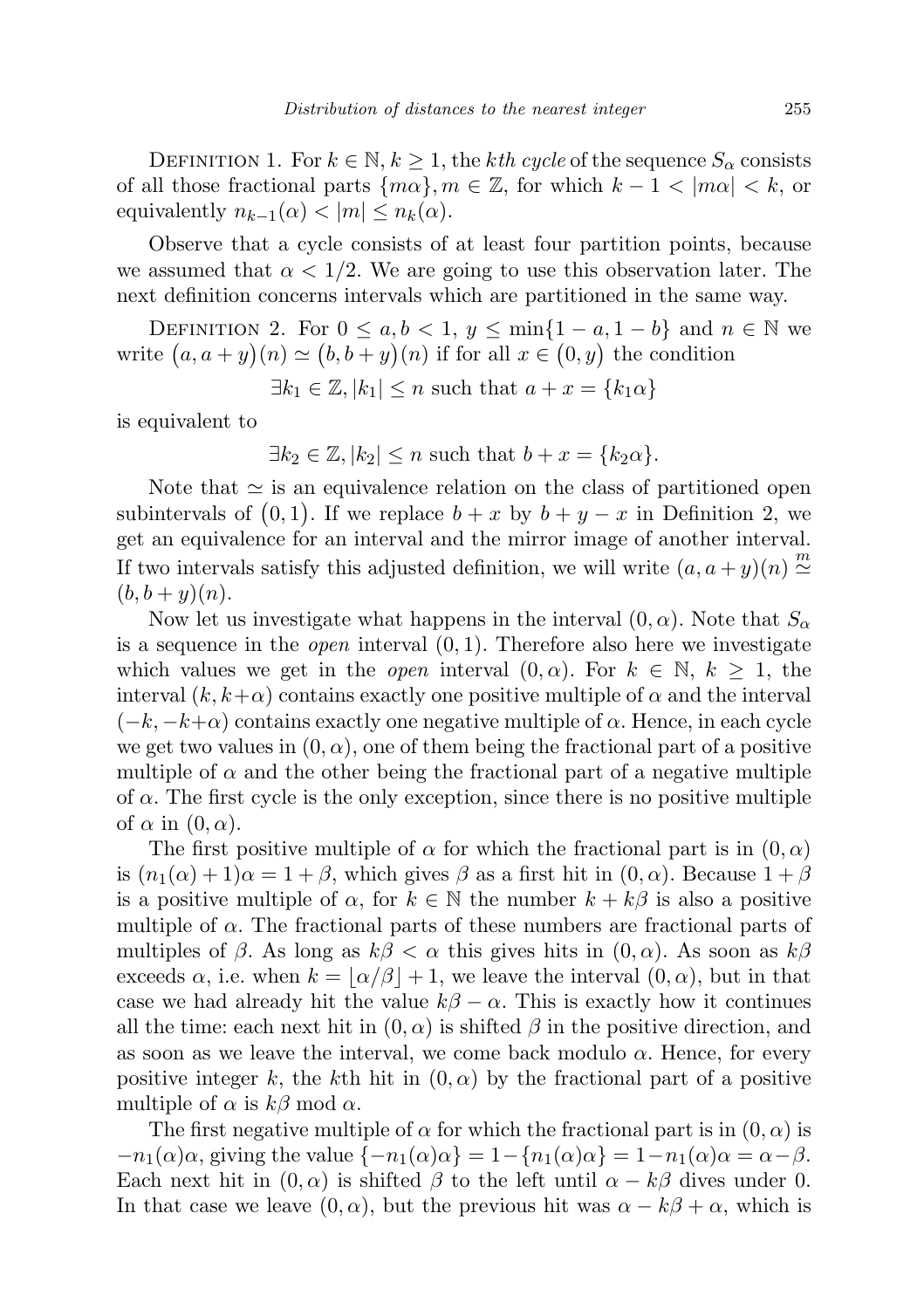256 H. Don

in  $(0, \alpha)$ . Hence, the kth hit in  $(0, \alpha)$  by the fractional part of a negative multiple of  $\alpha$  is  $\alpha - (k\beta \mod \alpha)$ .

By noting that the hits by fractional parts of positive and negative multiples of  $\alpha$  are alternating we see that in  $(0, \alpha)$  we get the following sequence of hits:

(7) 
$$
\alpha - (\beta \mod \alpha), \beta \mod \alpha, \alpha - (2\beta \mod \alpha), 2\beta \mod \alpha, \alpha - (3\beta \mod \alpha), 3\beta \mod \alpha, \ldots
$$

By multiplying each term by  $1/\alpha$  we get

(8) 
$$
1 - \left(\frac{\beta}{\alpha} \mod 1\right), \frac{\beta}{\alpha} \mod 1, 1 - \left(\frac{2\beta}{\alpha} \mod 1\right), \frac{2\beta}{\alpha} \mod 1,
$$
  
 $1 - \left(\frac{3\beta}{\alpha} \mod 1\right), \frac{3\beta}{\alpha} \mod 1, \dots$ 

By defining  $\tilde{\alpha} := 1 - \beta/\alpha$ , we can rewrite this as

(9) 
$$
\{\tilde{\alpha}\}, \{-\tilde{\alpha}\}, \{2\tilde{\alpha}\}, \{-2\tilde{\alpha}\}, \{3\tilde{\alpha}\}, \{-3\tilde{\alpha}\}, \ldots
$$

Hence, (7) is a scaled version of the sequence  $S_{\alpha}$  (with a different irrational step size). This means that the partition of the subinterval  $(0, \alpha)$ has exactly the same structure and properties as the partition of  $(0, 1)$ . The same self-similarity holds for the subintervals  $(\alpha, 2\alpha), \ldots, ((n_{1/2}(\alpha) - 1)\alpha,$  $n_{1/2}(\alpha)\alpha$ , where  $n_{1/2}(\alpha)\alpha$  is the largest multiple of  $\alpha$  smaller than 1/2. In these subintervals we get the same sequence (7), but now shifted by a multiple of  $\alpha$  to the corresponding positions in the subinterval. By using symmetry we also find the same structure of lengths for the intervals  $(1 - n_{1/2}(\alpha)\alpha, 1 - (n_{1/2}(\alpha) - 1)\alpha), \ldots, (1 - \alpha, 1)$ . These intervals are mirror images of the subintervals  $(0, \alpha)$ , ...,  $((n_{1/2}(\alpha) - 1)\alpha, n_{1/2}(\alpha)\alpha)$ .

Each cycle of  $S_\alpha$  gives two hits in each of those intervals. We conclude that for all  $k \in \mathbb{N}, k \geq 1$ ,

(10) 
$$
(0, \alpha)(n_k(\alpha)) \simeq \cdots \simeq ((n_{1/2}(\alpha) - 1)\alpha, n_{1/2}(\alpha)\alpha)(n_k(\alpha))
$$

$$
\simeq (1 - n_{1/2}(\alpha)\alpha, 1 - (n_{1/2}(\alpha) - 1)\alpha)(n_k(\alpha)) \simeq \cdots \simeq (1 - \alpha, 1)(n_k(\alpha)).
$$

Fig. 2. Each interval between two integers consists of two parts of length  $n_{1/2}(\alpha)\alpha$  and a part of length  $L$  (thick). Fractional parts of numbers in the thick intervals are in  $I_m$ . The lengths of the bold parts to the left of s add up to  $\alpha$ .

The only part which is not yet considered is the middle part of  $(0, 1)$ : the interval  $(n_{1/2}(\alpha)\alpha, 1-n_{1/2}(\alpha)\alpha)$ , which will be denoted by  $I_m$  and its length by L. Denote the smallest positive multiple of  $\alpha$  for which the fractional part is in  $I_m$  by s, see Figure 2. The Lebesgue measure of the set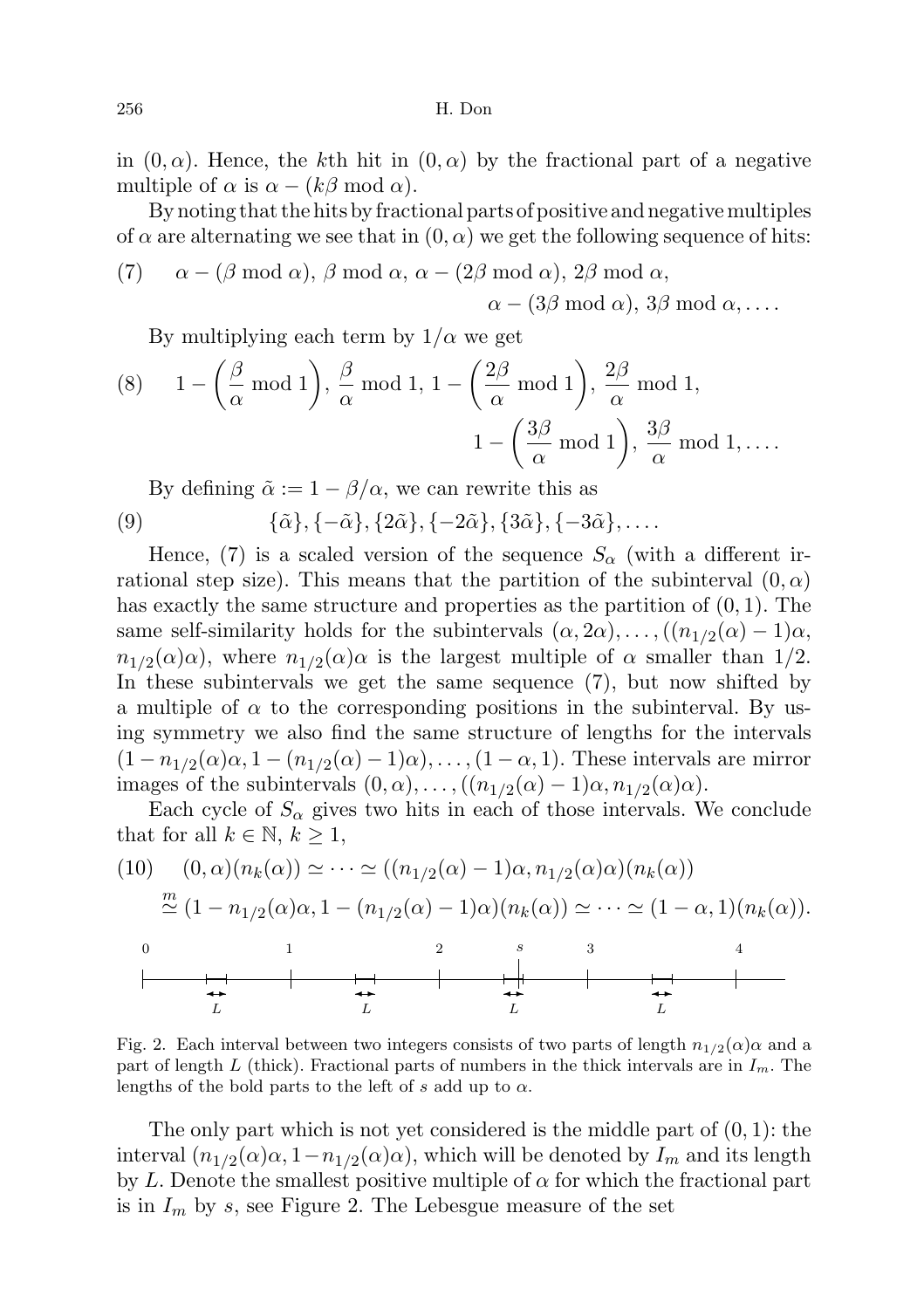(11) 
$$
\{x \in (0, s) : \{x\} \notin I_m\}
$$

is a multiple of  $n_{1/2}(\alpha)\alpha$ . Hence the Lebesgue measure of the set

(12) 
$$
\{x \in (0, s) : \{x\} \in I_m\}
$$

must also be a multiple of  $\alpha$ . From the fact that s is the *smallest* number for which the measure of this set is a multiple of  $\alpha$  it follows that its measure is exactly  $\alpha$ . This implies that the first element of  $S_{\alpha}$  which is in  $I_m$  is given by

(13) 
$$
\{s\} = n_{1/2}(\alpha)\alpha + (\alpha \mod L).
$$

For each next multiple of  $\alpha$  giving a hit in  $I_m$ , a similar argument applies, but now the measure of the set (12) increases with  $\alpha$  for each next hit. We conclude that the positive multiples of  $\alpha$  give the following sequence of hits in  $I_m$ :

(14) 
$$
(n_{1/2}(\alpha)\alpha + (k\alpha \mod L))_{k=1}^{\infty}.
$$

By symmetry we see that by adding the negative multiples of  $\alpha$  as well, we find the following sequence of hits in  $I_m$ :

(15) 
$$
n_{1/2}(\alpha)\alpha + (\alpha \mod L), 1 - n_{1/2}(\alpha)\alpha - (\alpha \mod L),
$$
  
\n $n_{1/2}(\alpha)\alpha + (2\alpha \mod L), 1 - n_{1/2}(\alpha)\alpha - (2\alpha \mod L),$   
\n $n_{1/2}(\alpha)\alpha + (3\alpha \mod L), 1 - n_{1/2}(\alpha)\alpha - (3\alpha \mod L),...,$ 

where the alternating order follows from the fact that the successor of  $\{k\alpha\}$ in  $S_{\alpha}$  is  $\{-k\alpha\}.$ 

Subtract  $n_{1/2}(\alpha)$  to get

(16) 
$$
\alpha \mod L
$$
,  $L - (\alpha \mod L)$ ,  $2\alpha \mod L$ ,  
 $L - (2\alpha \mod L)$ ,  $3\alpha \mod L$ ,  $L - (3\alpha \mod L)$ ,....

Multiplying by  $1/L$  yields

(17) 
$$
\frac{\alpha}{L} \mod 1
$$
,  $1 - \left(\frac{\alpha}{L} \mod 1\right)$ ,  $\frac{2\alpha}{L} \mod 1$ ,  
 $1 - \left(\frac{2\alpha}{L} \mod 1\right)$ ,  $\frac{3\alpha}{L} \mod 1$ ,  $1 - \left(\frac{3\alpha}{L} \mod 1\right)$ ,....

This is exactly  $S_{\alpha}$ , with step size  $\alpha/L$ . It follows that (15) is a scaled and translated version of the sequence  $S_{\alpha}$  with a different step size.

The next step is to find the relation between the behavior of the partition process in  $I_m$  and its complement. The intervals  $(0, L)$  and  $I_m$  have the same length (by definition of  $L$ ) and the distance between their left endpoints is a multiple of  $\alpha$ . From this we can conclude that in each cycle a value  $x \in (0, L)$ is hit if and only if in the same cycle the point  $x + n_{1/2}(\alpha)$  is hit in  $I_m$ . This reasoning is also valid when  $(0, L)$  and  $I_m$  are not disjoint (which is possible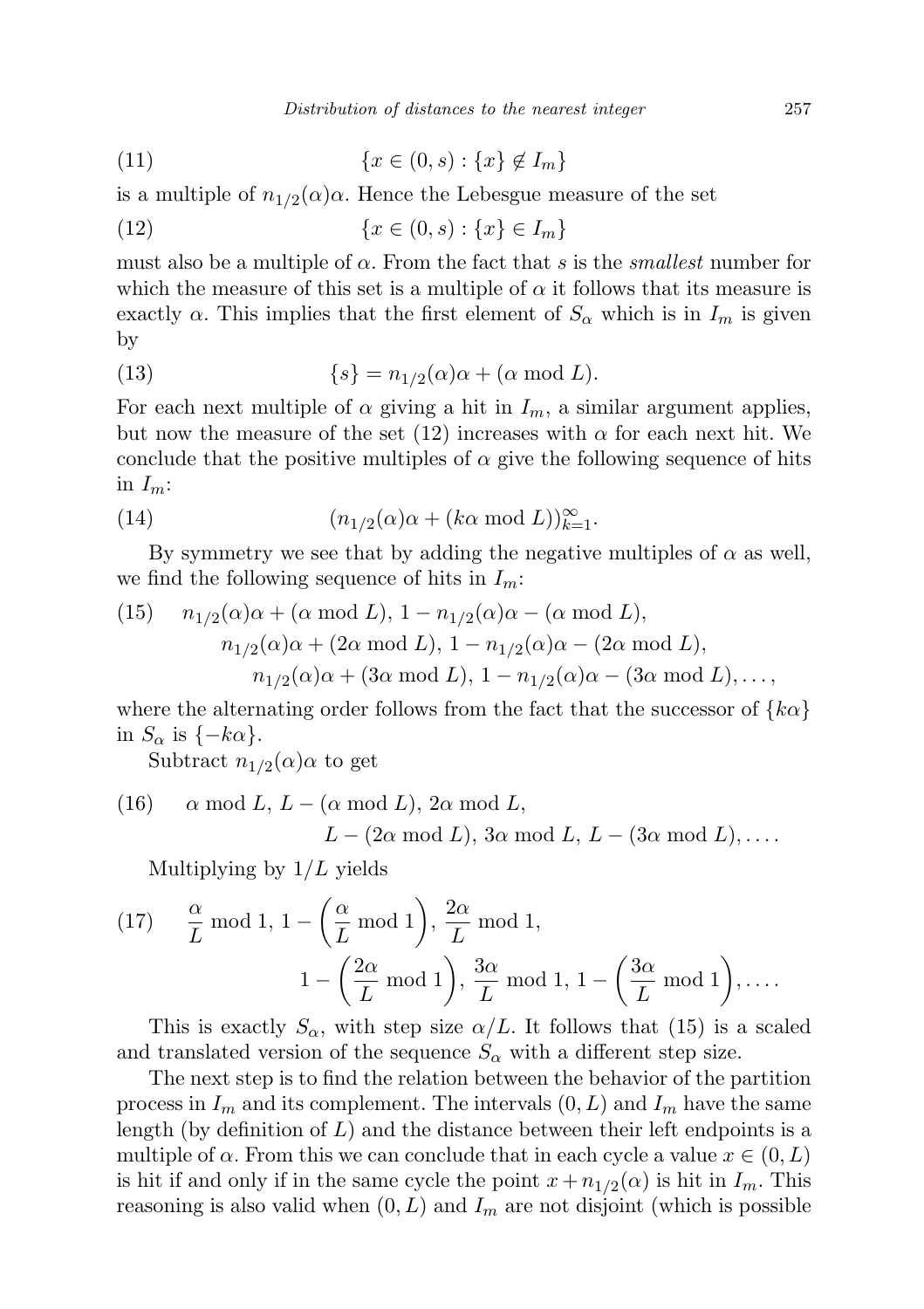258 H. Don

when  $L > \alpha$ ). By noting that  $(0, L)(n_1(\alpha)) \simeq I_m(n_1(\alpha))$  and using induction on k it follows that for all  $k \in \mathbb{N}, k \geq 1$ :

(18) 
$$
(0, L)(n_k(\alpha)) \simeq I_m(n_k(\alpha)).
$$

In words: after each complete cycle the two intervals  $(0, L)$  and  $I_m$  are partitioned in an equivalent way in the sense of Definition 2.

*Proof of Theorem 1.* We use induction on the cycle number k. Note that if the theorem holds for n, then to go to  $n+1$  it suffices to check the second assertion of the theorem. We can see this as follows. If we had three lengths, then one of the longest subintervals is divided into two existing lengths, so we get nothing new. If we had two lengths, then we get one new length, being the difference of the two existing lengths. These remarks show that the "at most three" part of the first assertion and the requirement  $l_1 = l_2 + l_3$ in the case of three lengths are not violated. The "at least two" part of the first assertion of the theorem follows from the irrationality of  $\alpha$ . If only one length is remaining, the interval  $[0, 1]$  must be divided into equal parts. But in this case  $\alpha$  would be a rational number.

Step 1. The first step in our induction argument is to show that during the first cycle (containing the first  $2n_1(\alpha)$  terms of  $S_\alpha$ ) always one of the longest subintervals is divided into two intervals of which one has the second length occurring before the division. The first number in the sequence  $S_{\alpha}$ is  $\{\alpha\}$ , so after adding this first number the interval  $(0, 1)$  is divided into two subintervals, one of length  $\alpha$  and one of length  $1 - \alpha$ , where the latter is the longest in view of our assumption that  $\alpha < 1/2$ . So now this longest subinterval should be divided into a part of length  $\alpha$  (the second length) and a remaining part. Because the second hit is  $\{-\alpha\} = 1 - \alpha$ , this is indeed the case. The process continues in the same way, each time reducing the length of the middle subinterval by  $\alpha$ , until the length of the middle subinterval becomes smaller than  $\alpha$ . Now this middle subinterval has length  $\alpha - \beta$ , by definition of  $\beta$ .

At this point we have two different lengths:  $\alpha$  and  $\alpha - \beta$ . The situation is illustrated by Figure 3. We now distinguish two cases.



Fig. 3. Halfway the first cycle: either  $\nu_1 = \nu_2$  or  $\nu_1 = \nu_2 + 1$ 

If  $\nu_1 = \nu_2$ , then the next hit will be  $\{(\nu_1 + 1)\alpha\}$ , dividing an interval of length  $\alpha$  into a part of length  $\alpha - \beta$  (which was the second length) and a part of length  $\beta$  (a new length). Now we have three different lengths and the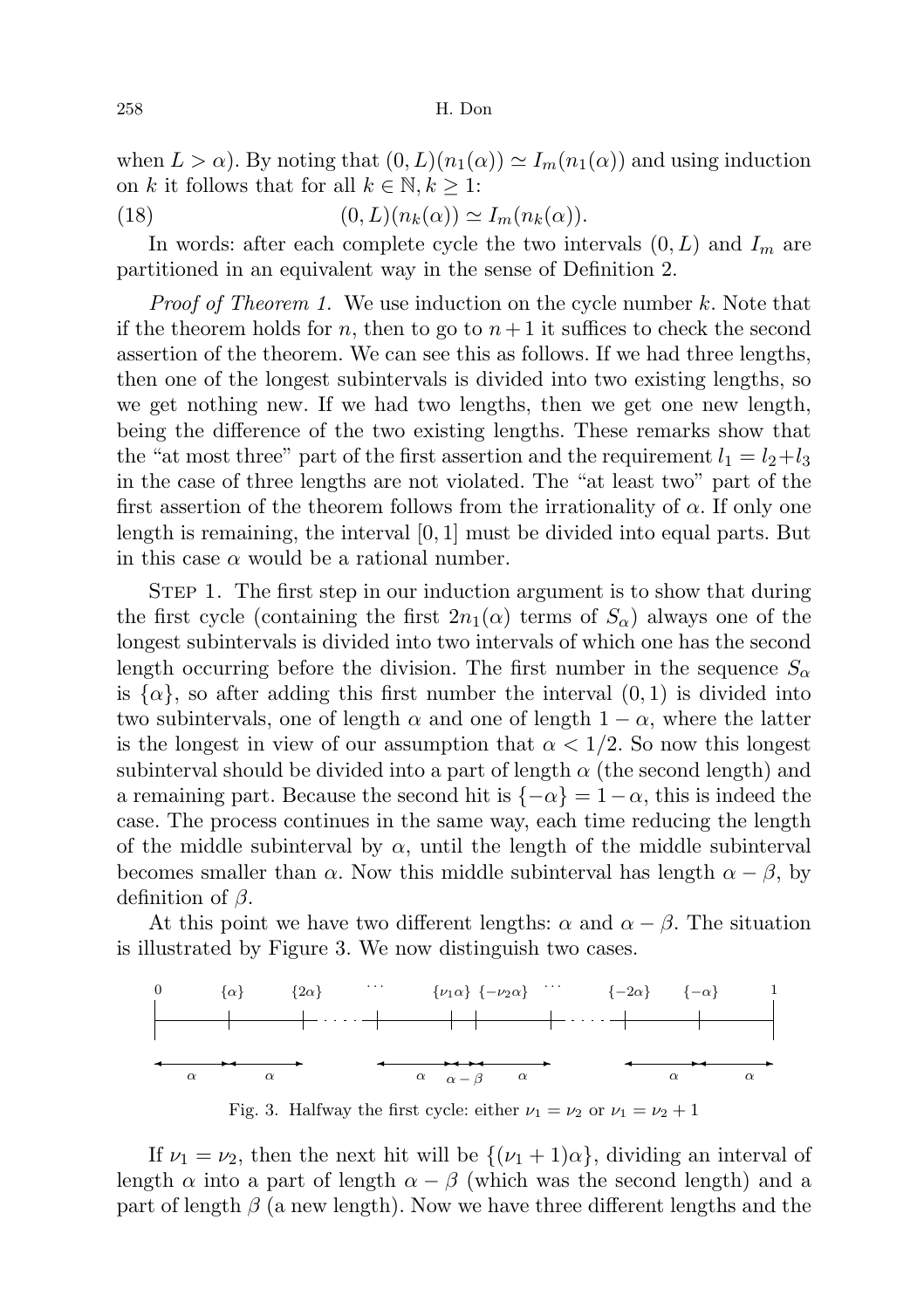sum of the two smallest equals the largest, as required. The next hit now is  ${-\nu_1 + 1}\alpha$  and again this divides an interval of length  $\alpha$  into a part of length  $\alpha - \beta$  and a part of length  $\beta$ . The partition process continues in this way as long as we are in the first cycle.

If  $\nu_1 = \nu_2 + 1$ , then the next hit will be  $\{-\nu_1\alpha\}$  and also in this case all intervals of length  $\alpha$  will successively be divided into a part of length  $\alpha - \beta$ and a part of length  $\beta$ .

Hence we conclude that the theorem is valid for the first cycle.

STEP 2. The next step in the induction argument is to show that if the theorem holds in the first  $k$  cycles, then it also holds in the next cycle. To prove this we use the observations made before, which state that the behavior of the partition process in each of the intervals

(19) 
$$
(0, \alpha),...,((n_{1/2}(\alpha)-1)\alpha, n_{1/2}(\alpha)\alpha), (n_{1/2}(\alpha)\alpha, 1-n_{1/2}(\alpha)\alpha),
$$
  
 $(1-n_{1/2}(\alpha)\alpha, 1-(n_{1/2}(\alpha)-1)\alpha),..., (1-\alpha, 1)$ 

has after rescaling the same properties as the behavior in the entire interval  $(0, 1)$ . From now on we will call these intervals *elementary intervals.* 

A crucial remark is that all boundaries (except 0 and 1) of the elementary intervals belong to the first cycle of  $S_{\alpha}$ . This implies that (at any point in one of the next cycles) the subintervals into which  $(0, 1)$  is divided can only intersect one of the elementary intervals. This guarantees that to find all lengths of subintervals in  $(0, 1)$ , it suffices to find all lengths in the elementary intervals.

For the elementary intervals we introduce the following abbreviations:

(20) 
$$
I^p := ((p-1)\alpha, p\alpha),
$$

(21) 
$$
I^{-p} := (1 - p\alpha, 1 - (p-1)\alpha),
$$

where  $1 \leq p \leq n_{1/2}(\alpha)$ ,  $p \in \mathbb{N}$ . Recall that for the middle elementary interval we already introduced the symbol  $I_m$ . The sequence of hits in an elementary interval I will be denoted by  $S^I_{\alpha}$ . For example,  $S^{I^1}_{\alpha}$  is equal to the sequence (7). Because these sequences are scaled and translated versions of  $S_{\alpha}$  (possibly with a different step size), we can also here introduce cycles. Every element of the kth cycle of  $S_{\alpha}$  is, for some I and l, also an element of the *l*th cycle of  $S^I_\alpha$ , where *l* may be different from *k*. We are going to use these cycles later, but we do not need to specify them explicitly.

INDUCTION HYPOTHESIS. Assume that for all  $\alpha$  and some  $k \geq 1$  the theorem holds as long as we are in one of the first k cycles of  $S_{\alpha}$ .

Let  $2n_k(\alpha) \leq n < 2n_{k+1}(\alpha)$ , implying that  $S_\alpha(n+1)$  is an element of the  $(k+1)$ th cycle of  $S_\alpha$ . Consider the partition of  $(0, 1)$  into subintervals by the first *n* terms of  $S_\alpha$ . Denote the lengths of the subintervals by  $l_1 > l_2 > l_3$ .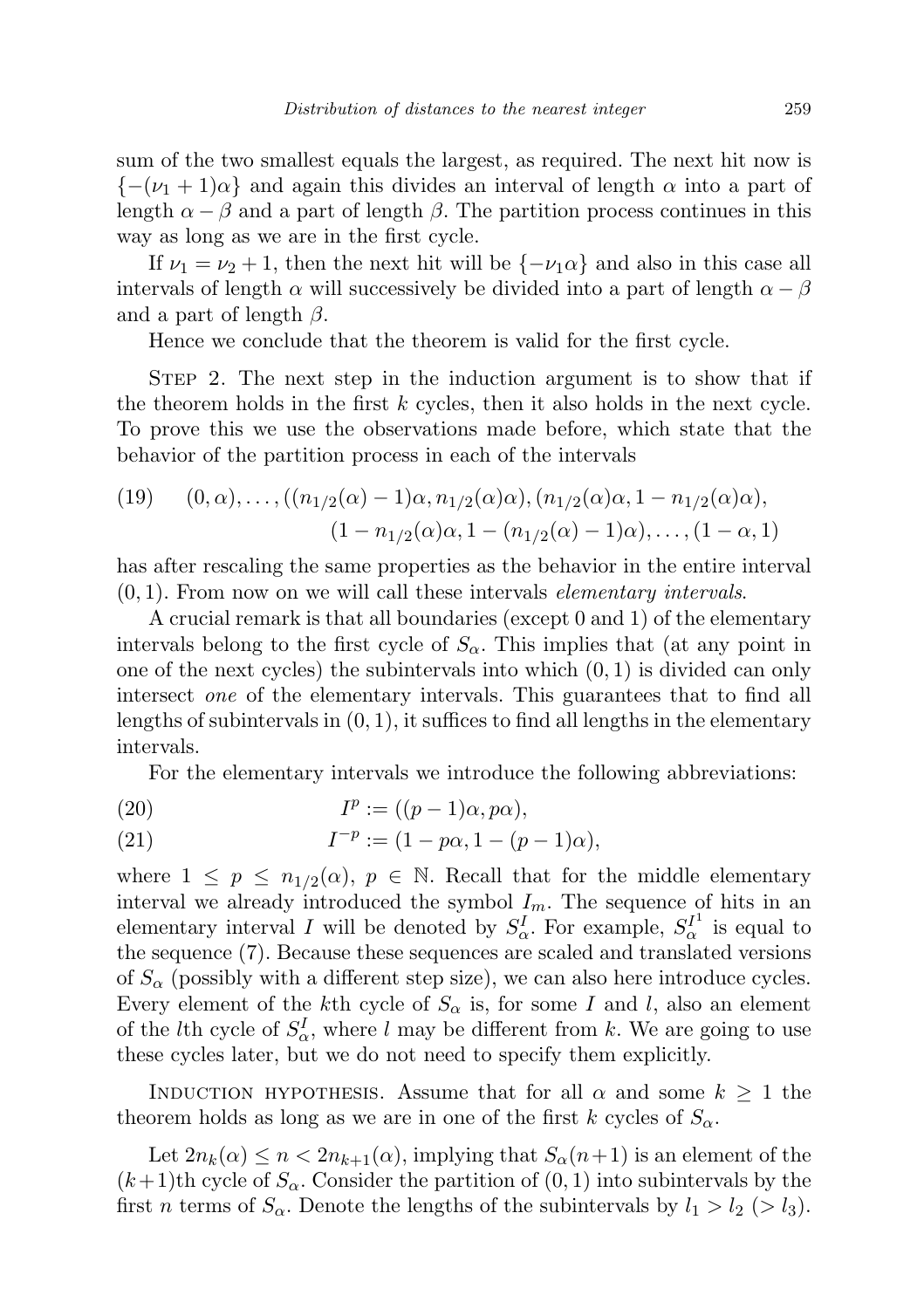To prove that the theorem holds for the  $(k+1)$ th cycle, it suffices to show that the following three requirements are satisfied:

REQUIREMENT 1. If  $S_\alpha(n+1)$  is the very first hit in an elementary interval, then it splits a subinterval of length  $l_1$  into subintervals of length  $l_2$ and  $l_1 - l_2$ .

REQUIREMENT 2. If  $S_\alpha(n+1) \in I$ , where I is one of the elementary intervals, then I contains a subinterval of length  $l_1$  just before  $S_\alpha(n+1)$  is added.

REQUIREMENT 3. If  $S_\alpha(n+1)$  is not the very first hit in an elementary interval, denote the two largest lengths in this elementary interval by  $\hat{l}_1 > \hat{l}_2$ . Then  $S_{\alpha}(n+1)$  splits a subinterval of length  $l_1$  into subintervals of length  $l_2$  and  $l_1 - l_2$ .

First we argue why it is sufficient that these three requirements hold and then we check each of them in the substeps below.

The idea of the proof is to use the self-similar structure by applying the induction hypothesis to the elementary intervals. The theorem only gives an assertion about the division into subintervals if we already have at least two lengths. Hence, our induction hypothesis makes no statement about the very first hit in an elementary interval. Therefore, in Substep 2.1 we start by checking that in each of the elementary intervals the partition process starts in the right way, as indicated by Requirement 1. Suppose  $I$  is the elementary interval containing  $S_{\alpha}(n+1)$ . Denote the lengths occurring in I just before adding  $S_{\alpha}(n+1)$  by  $\hat{l}_1 > \hat{l}_2$  (>  $\hat{l}_3$ ). Then the maximal length in I should equal the maximal length in [0, 1]:  $\hat{l}_1 = l_1$ , which is Requirement 2. Since all lengths in I are also lengths in [0, 1], either  $\hat{l}_2 = l_2$  or  $\hat{l}_2 = l_3$ . In both cases, splitting an interval of length  $\hat{l}_1$  into two subintervals of lengths  $\hat{l}_2$  and  $\hat{l}_1-\hat{l}_2$ (as is demanded in Requirement 3) is the same as splitting an interval of length  $l_1$  into two subintervals of lengths  $l_2$  and  $l_1 - l_2$ , since  $l_3 = l_1 - l_2$ . We conclude that these three requirements are sufficient to complete the proof. The induction hypothesis is only needed to prove Requirement 3.

SUBSTEP 2.1. All elementary intervals, except  $I_m$  if  $L < \alpha$ , get at least one hit in the first cycle of  $S_\alpha$ . So here we have no problems, because we already checked that the theorem holds for the first cycle. Suppose that  $L < \alpha$  and that  $S_{\alpha}(n+1)$  is the first value we hit in  $I_m$ . Then  $S_{\alpha}(n+1)$ can be written as  $n_{1/2}(\alpha)\alpha + x$ , where  $x \in (0, L)$ . In the same cycle the value x was already hit in  $(0, L)$ . The hit  $n_{1/2}(\alpha)\alpha + x$  splits  $I_m$  in exactly the same way as x has divided  $(0, L)$ . This means that two subintervals are generated with lengths already occurring before the division. The two new subintervals have lengths  $l_2$  and  $l_3 = l_1 - l_2$ .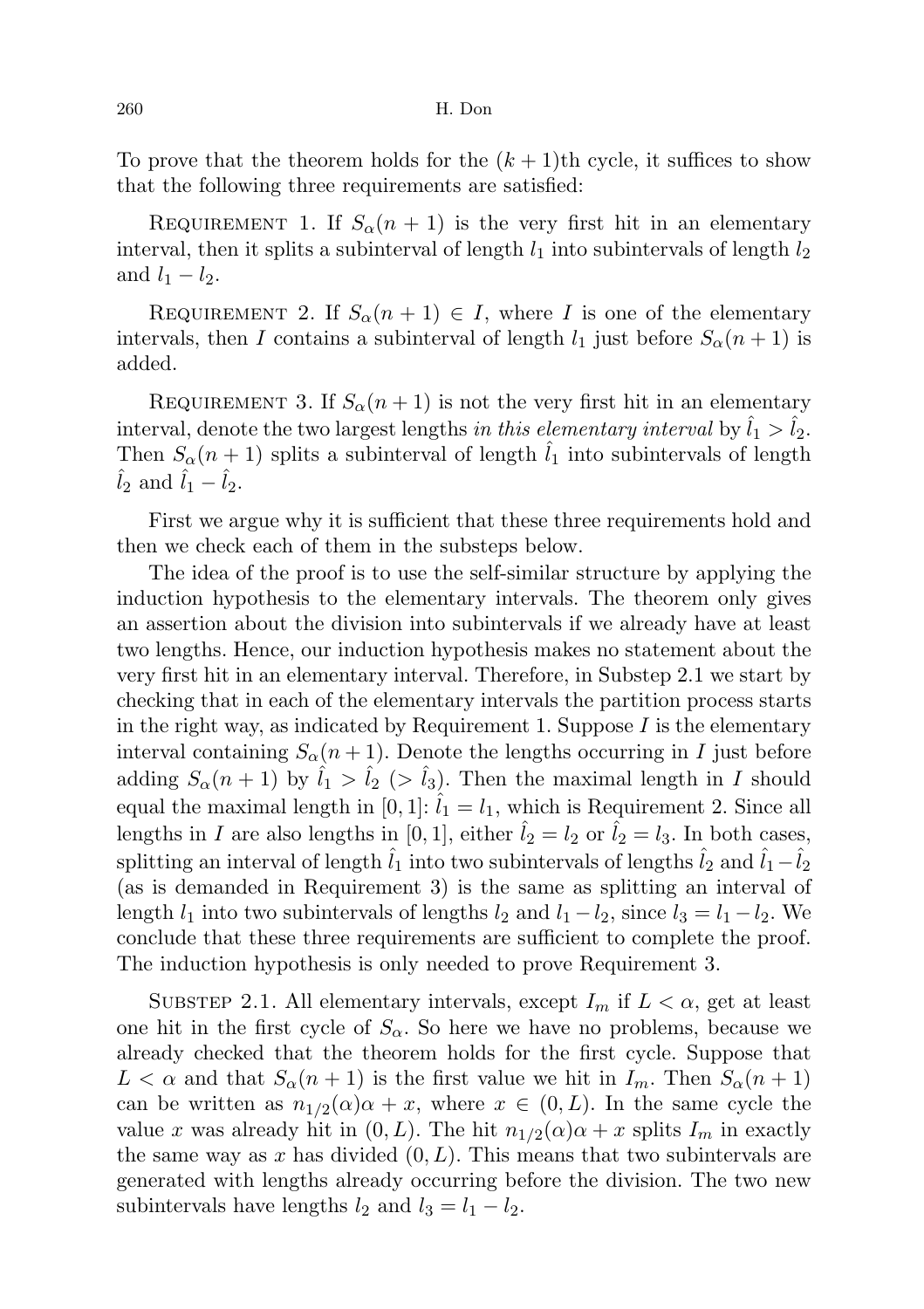SUBSTEP 2.2. After each complete cycle of  $S_{\alpha}$ ,  $I_{m}$  is partitioned in a symmetric way. This implies that the longest subinterval occurring in  $I_m$  is a subinterval of  $(n_{1/2}(\alpha) \alpha, (n_{1/2}(\alpha) + 1)\alpha)$ . From this observation, combined with  $(10)$  and  $(18)$ , it follows that after each complete cycle all the intervals  $I^p$ ,  $I^{-p}$ , where  $1 \leq p \leq n_{1/2}(\alpha)$ , contain a subinterval which has the maximal length. Now note that in each cycle the order in which the elementary intervals will get hits is as follows (writing  $n_{1/2}(\alpha)$  as  $n_{1/2}^{\alpha}$  for typographical reasons):

(22) 
$$
\underbrace{I^1, I^{-1}, I^2, I^{-2}, \dots, I^{n_{1/2}^{\alpha}}, I^{-n_{1/2}^{\alpha}}}_{\text{1st sequence}}, \underbrace{I_{m}, \dots, I_{m}}_{\text{2nd sequence}}, \underbrace{I^{-n_{1/2}^{\alpha}}, I^{n_{1/2}^{\alpha}}, \dots, I^{-2}, I^2, I^{-1}, I^1}_{\text{3rd sequence}},
$$

where the second sequence contains 0, 2 or 4 elements. Observe that the equivalences

(23) 
$$
(0, \alpha) \simeq \cdots \simeq ((n_{1/2}(\alpha) - 1)\alpha, n_{1/2}(\alpha)\alpha)
$$

$$
\stackrel{m}{\simeq} (1 - n_{1/2}(\alpha)\alpha, 1 - (n_{1/2}(\alpha) - 1)\alpha) \simeq \cdots \simeq (1 - \alpha, 1)
$$

hold after the first sequence and after the second sequence. At the start of the cycle, all elementary intervals in the first sequence contain a subinterval of the maximal length. It follows that Requirement 2 is satisfied if  $S_\alpha(n+1)$ belongs to the first sequence.

Now let us first check the third sequence. After the third sequence of hits a cycle is completed, so then again all the intervals  $I^p$ ,  $I^{-p}$ , where  $1 \leq p \leq n_{1/2}(\alpha)$ , contain a subinterval which has the maximal length. Just before the third sequence the maximal subinterval in each of these elementary intervals was certainly not smaller. Since (23) holds after the second sequence, those maximal subintervals all had the same length, which shows that Requirement 2 is satisfied if  $S_{\alpha}(n+1)$  belongs to the third sequence.

The hits corresponding to the second sequence in (22) can only violate Requirement 2 if the last of these hits does so. This last hit gives a value in  $(n_{1/2}(\alpha)\alpha, (n_{1/2}(\alpha) + 1)\alpha)$ . After the third sequence the  $(k + 1)$ th cycle is complete and hence we have the equivalence  $(0, \alpha)(n_{k+1}(\alpha)) \simeq$  $(n_{1/2}(\alpha)\alpha, (n_{1/2}(\alpha) + 1)\alpha)(n_{k+1}(\alpha))$ . The third sequence gives only one hit in  $(0, \alpha)$ . The distance between this hit and the last hit of the second sequence is  $n_{1/2}(\alpha)\alpha$ . It follows that the last hit of the second sequence splits an interval into two subintervals in exactly the same way as the third sequence does in  $(0, \alpha)$ . By equivalences and symmetry the same holds for the other elementary intervals. Hence, Requirement 2 is also satisfied if  $S_\alpha(n+1)$ belongs to the second sequence.

SUBSTEP 2.3. To check Requirement 3 we use our induction hypothesis. Suppose  $S_{\alpha}(n+1)$  is a hit in I, where I is one of the elementary intervals. If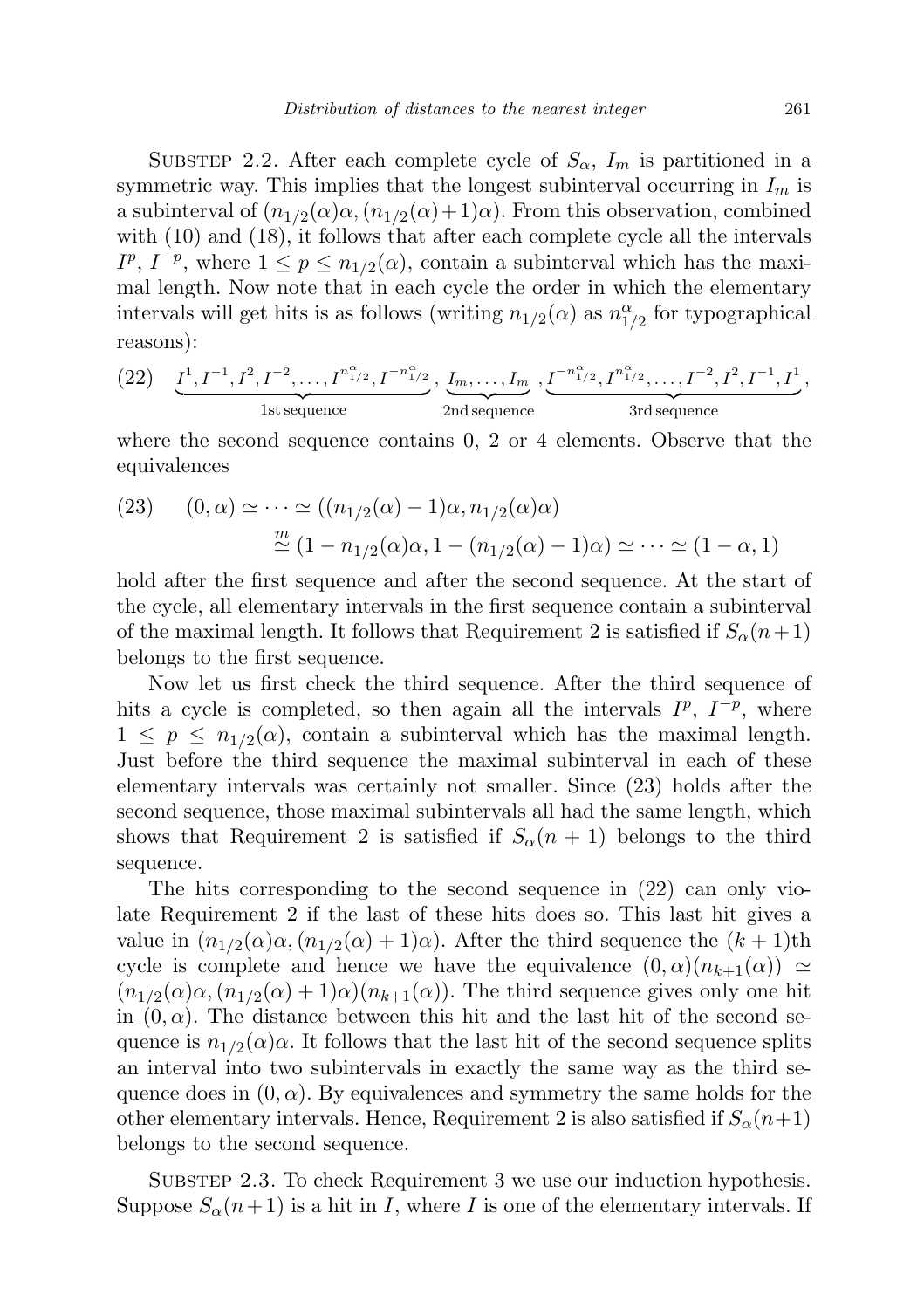$S_{\alpha}(n+1)$  is an element of one of the first k cycles of  $S_{\alpha}^{I}$ , then by our induction hypothesis it follows that  $S_{\alpha}(n+1)$  divides an interval of length  $l_1$  into a part of length  $\hat{l}_2$  and a part of length  $\hat{l}_1 - \hat{l}_2$ , where  $\hat{l}_1 > \hat{l}_2$  (>  $\hat{l}_3$ ) are the lengths of the subintervals in I, and we are ready.

Suppose that the elementary interval I containing  $S_{\alpha}(n+1)$  has length not larger than  $\alpha$ . Then each cycle of  $S_{\alpha}$  gives at most 2 hits in I. After  $k+1$ complete cycles of  $S_\alpha$ , we have recorded at most  $2(k+1)$  values in I. After k complete cycles of  $S^I_{\alpha}$ , we have at least 4k hits in I. Since  $4k \geq 2(k+1)$ ,  $S_{\alpha}(n+1)$  belongs to one of the first k cycles of  $S_{\alpha}^{I}$  and Requirement 3 is satisfied because of the induction hypothesis.

Suppose that  $S_{\alpha}(n+1) \in I_m$  and  $L > \alpha$  (this is the only case where the argument from the previous paragraph fails). Note that from the definitions it follows that  $L = 2\alpha - \beta$ . In the first cycle of  $S_{\alpha}$  we get 2 hits in  $I_m$ . Each next cycle of  $S_{\alpha}$  gives either 2 or 4 hits in  $I_m$ . After  $k+1$  complete cycles of  $S_{\alpha}$ , we have recorded at most  $4k+2$  values in  $I_m$ . After k complete cycles of  $S_{\alpha}^{I_m}$ , we have at least 4k hits in  $I_m$ . It follows that if the  $(k+1)$ th cycle of  $S_{\alpha}$  gives two hits in  $I_m$ , then  $S_{\alpha}(n+1)$  belongs to one of the first k cycles of  $S_{\alpha}^{I_m}$  and again we use the induction hypothesis to conclude that Requirement 3 is satisfied.

If the  $(k+1)$ th cycle of  $S_\alpha$  gives four hits in  $I_m$ , denote the last two hits by  $x_1$  and  $x_2$ . We can only have a problem when  $S_\alpha(n+1)$  is equal to  $x_1$  or  $x_2$ , since otherwise  $S_\alpha(n+1)$  belongs to one of the first k cycles of  $S_\alpha^{I_m}$ . So we check if  $x_1$  and  $x_2$  split an interval according to Requirement 3. Note that  $x_1$ and  $x_2$  are in  $((n_{1/2}(\alpha)+1)\alpha, 1-n_{1/2}(\alpha)\alpha)$  and  $(n_{1/2}(\alpha)\alpha, 1-(n_{1/2}(\alpha)+1)\alpha)$ respectively. These intervals both have length  $L - \alpha = \alpha - \beta$ . The distance between  $x_2$  and the next hit x in  $(0, \alpha - \beta)$  is a multiple of  $\alpha$  and by (18) we know that at the moment that x is reached in  $S_{\alpha}$ , we have  $(n_{1/2}(\alpha)\alpha, 1-\alpha)$  $(n_{1/2}(\alpha)+1)\alpha) \simeq (0, \alpha-\beta)$ . Hence  $x_2$  splits  $(n_{1/2}(\alpha)\alpha, 1-(n_{1/2}(\alpha)+1)\alpha)$  in exactly the same way as x splits  $(0, \alpha - \beta)$ . Since x belongs to one of the first k cycles of  $S_{\alpha}^{I^1}$ , we already know that x gives the right splitting. Therefore Requirement 3 is satisfied if  $x_2 = S_\alpha(n+1)$ . Using symmetry we see that Requirement 3 is also satisfied when  $x_1 = S_\alpha(n+1)$ , which completes the proof. ■

**3. A Four Gap Theorem.** We are now in a position to prove our main theorem, the "Four Gap Theorem".

THEOREM 2 (The Four Gap Theorem). Let  $\alpha \in \mathbb{R} \setminus \mathbb{Q}$  and  $n \in \mathbb{N}$ . Let  $\Vert x \Vert$  denote the distance from x to the nearest integer. The numbers

(24)  $\|\alpha\|, \|2\alpha\|, \|3\alpha\|, \ldots, \|n\alpha\|$ 

divide the interval  $[0, 1/2]$  into subintervals of at least two and at most four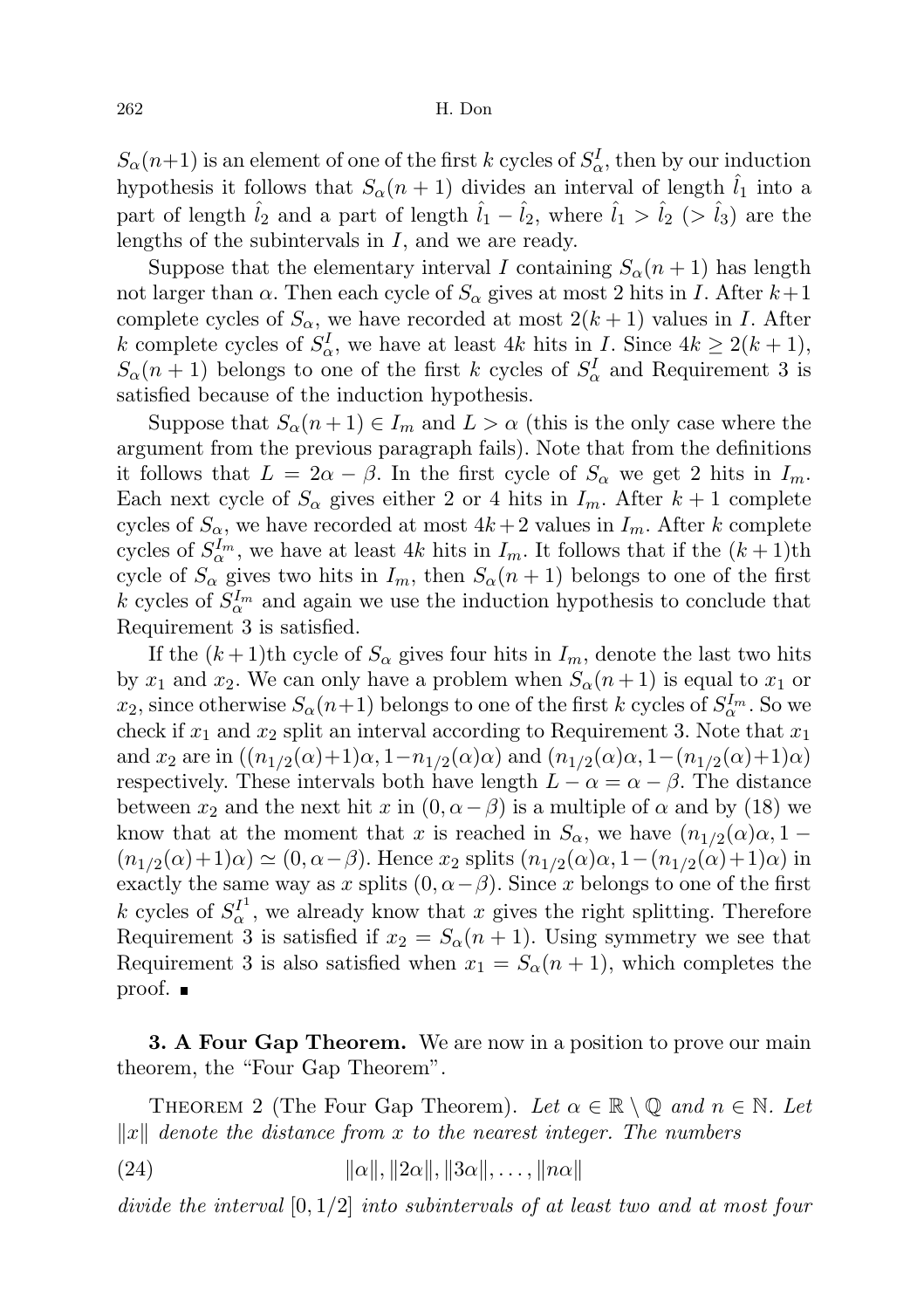different lengths. For these lengths the following assertions hold:

- 1. The rightmost length, denoted by  $l_r$ , is unique.
- 2. There are two different lengths if and only if  $n||\alpha|| < 1/2$ .
- 3. If we have three different lengths, denote the two lengths not equal to  $l_r$  by  $l_1 > l_2$ . Then exactly one of the following four equalities holds:  $2l_r = l_1, 2l_r = l_2, 2l_r + l_2 = l_1$  or  $l_1 + l_2 = 2l_r$  (<sup>1</sup>).
- 4. If we have four different lengths, denote the three lengths not equal to  $l_r$  by  $l_1 > l_2 > l_3$ . Then  $l_1 = l_2 + l_3$  and one of these lengths is equal to twice  $l_r$ .

*Proof.* It is not possible to have only one length occurring, since  $\alpha$  is irrational. Without loss of generality we assume that  $\alpha \in [0, 1/2]$ .

Observe that  $\min\{\{x\}, \{-x\}\}\in [0, 1/2]$ . So if we look at the sequence

(25) 
$$
\min\{\{\alpha\}, \{-\alpha\}\}, \min\{\{2\alpha\}, \{-2\alpha\}\}, \min\{\{3\alpha\}, \{-3\alpha\}\}, \ldots
$$

we get a subsequence of the sequence  $S_{\alpha}$ . A term of  $S_{\alpha}$  is a term of the sequence  $(25)$  if and only if it is in  $[0, 1/2]$ . Consequently, by Theorem 1, the first n terms of the sequence (25) divide the interval  $[0, 1/2]$  into subintervals of at least two and at most four different lengths. We possibly get a fourth length because the partition of  $[0, 1]$  (which gave three lengths) is now truncated at 1/2. Since

$$
(26) \qquad \qquad \min\{\{n\alpha\},\{-n\alpha\}\} = \|n\alpha\|,
$$

the numbers in  $(24)$  divide  $[0, 1/2]$  into subintervals of at least two and at most four different lengths.

We now turn our attention to the four assertions about the lengths. If the rightmost length is not unique, then there exist integers  $0 \leq k, l, m \leq n$ , with  $l \neq m$ , such that

(27) 
$$
1/2 - ||k\alpha|| = ||l\alpha|| - ||m\alpha||,
$$

which implies that  $1/2$  is the sum of a multiple of  $\alpha$  and an integer, contradicting the irrationality of  $\alpha$ . Hence, the rightmost length  $l_r$  is unique.

If  $n\|\alpha\| < 1/2$ , then the only lengths are  $\|\alpha\|$  and  $l_r$ , so we only have two different lengths. For the opposite implication, assume that there are only two different lengths. The leftmost interval has length  $\min_{1 \leq k \leq n} ||k\alpha||$ . It follows that the numbers  $\|\alpha\|, \ldots, \|n\alpha\|$  are all multiples of  $\min_{1 \leq k \leq n} \|k\alpha\|$ . From the irrationality of  $\alpha$  we conclude that  $\min_{1 \leq k \leq n} ||k\alpha|| = ||\alpha||$  and  $\|n\alpha\| = n\|\alpha\|$ , which is only possible if  $n\|\alpha\| < 1/2$ .

Consider the partition of  $[0, 1]$  by the numbers

(28) 
$$
\{\alpha\}, \{-\alpha\}, \{2\alpha\}, \{-2\alpha\}, \ldots, \{n\alpha\}, \{-n\alpha\}.
$$

 $(1)$  For all four possibilities we found an example.